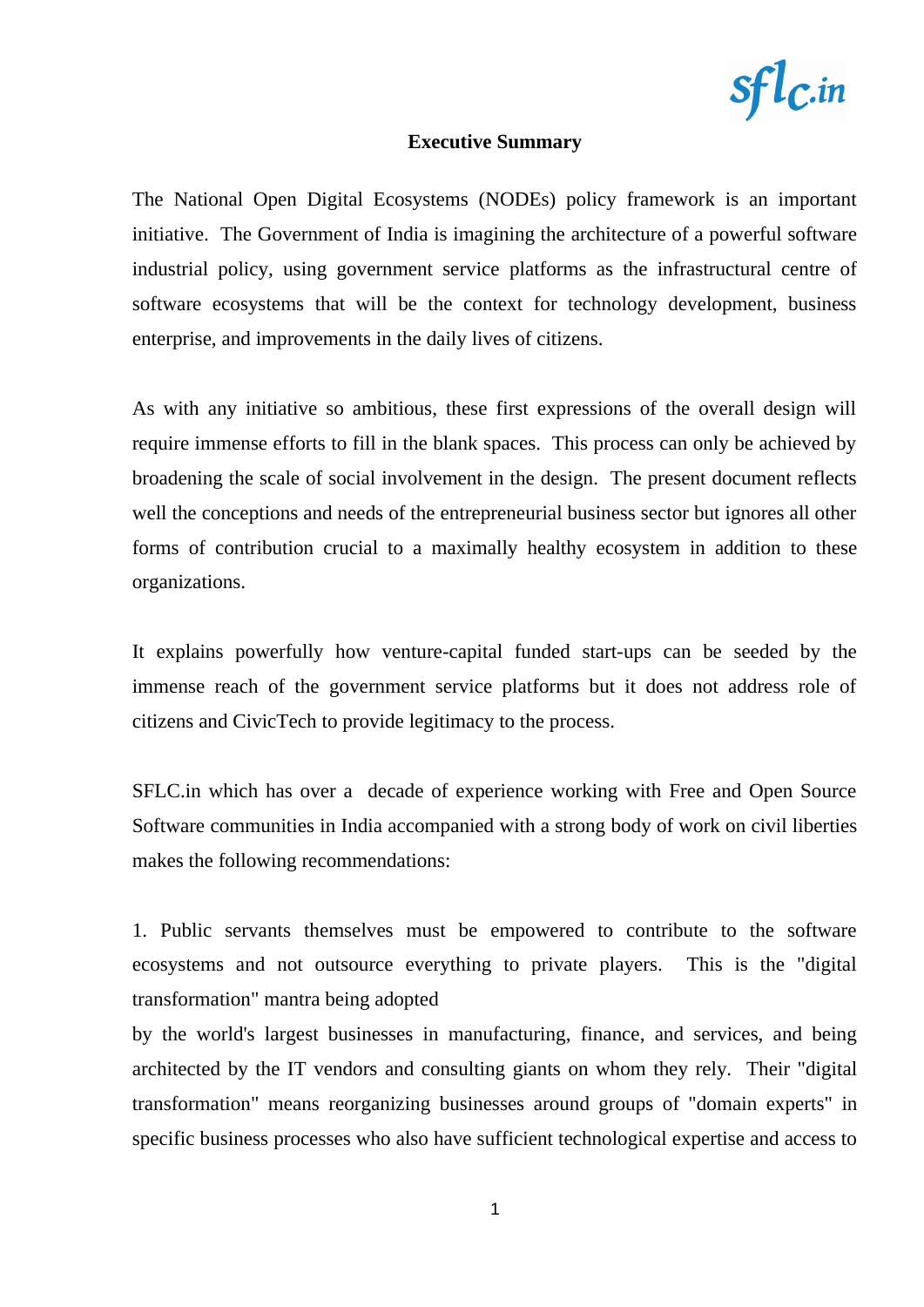# $sfl$ <sub> $c$ </sub>.in

resources to re-engineer those processes from the bottom up for the "cloud era" of utility computing, at the expense of traditional "IT departments" and middle management roles.

 The ability of public servants in the government to engage in a similar transformation will deliver better government services at lower cost, but it depends on active incorporation of those people in the software ecosystems, not simply as consumers of business-made tech.

2. Even more important, and not yet discussed by MeitY's planning documents, is the role of the educational system in the NODE software ecologies. Students throughout India, from secondary school through post-graduate computer science programs, in every engineering college from the smallest to the IITs, should be learning from, improving, and sharing software in the government stacks. This transforms "govtech" into true "civtech," in which society as a whole benefits from every aspect of the software ecologies, learning, making, consuming, serving. This is the true form of social development policy.

3. For these aspects of the NODE approach to be valuable, "open source," as well as "open standards" and "open APIs" is a minimum necessity in all designs. The software government uses to reshape society must be fully accessible, at every technical level, for everyone to learn from, improve, adapt and share. Without "Open Source" none of the other aspects mean anything. GoI must adhere to its own "Policy on Adoption of Open Source Software for Government of India" issued in 2014 and adopt copyleft for any technology that is developed using taxpayer's money. Current experience shows the GoI is not well versed with global best practices of FOSS community.

4. The Government of India should come out with policies that ensure that private sector organisations and individuals who involve in the development of various technology stacks and infrastructure do not have any Conflict of Interest.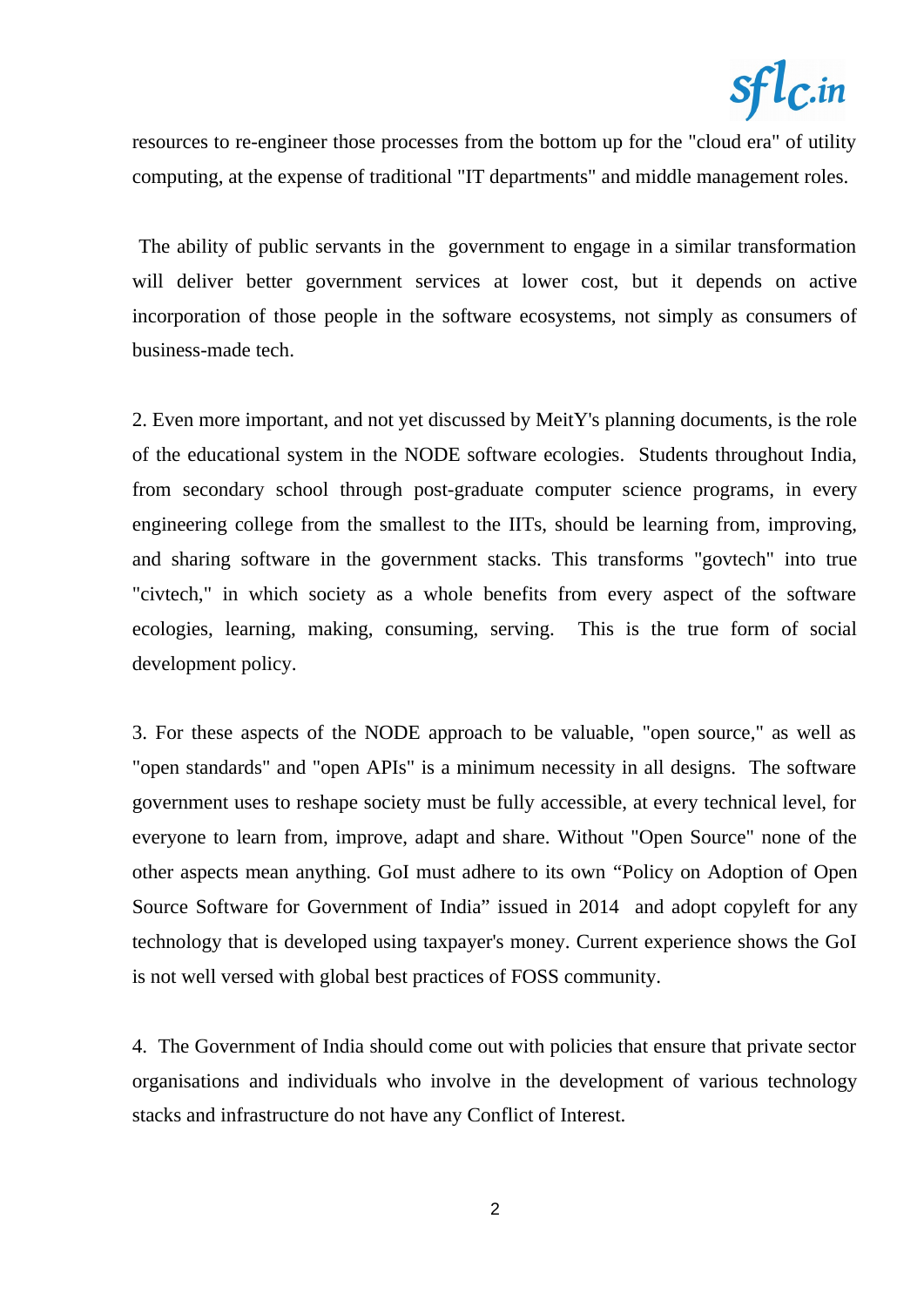

5. Any use of Artificial Intelligence should adhere to globally accepted principles like the OECD Principles on Artificial Intelligence that respects human rights and democratic values. It would also be useful to refer to the Ethics Guidelines for Trustworthy Artificial Intelligence of the European Commission.

6. History suggests that governments are better served by the individuals,NGOs, universities and other non-profit institutions that seek to advance public-spirited goals and its better to have their trust before rolling out changes. Government must encourage citizen engagement on some of the toughest questions when it comes to data.

7. The framework adopted should follow the globally accepted definitions of Free and Open Source Software and refrain from coming up with confusing terminology. The Government should strive to build a thriving community for software stacks that includes persons from the Free software community, academics, civil society and the private sector. The process of involving in a project should be transparent and inclusive and should not be restricted to a select few.

8. Any collection and usage of data should be in line with the proposed legislation on Personal Data Protection. It will be ideal to wait for the law to be enacted before going ahead with the development of NODEs.

9. The framework should bring software that is critical for delivery of Government service to citizens as Free and Open Source and enable civic participation in its governance by adopting an open development model. Thus the key software related to Aadhaar, GSTN, NPCI owned UPI, and various other technology stack should be released under a FOSS license.

10. The proposed design of Governance as a layer around non free core delivery platforms (Aadhaar, GSTN, UPI etc) is problematic and efforts should be taken to make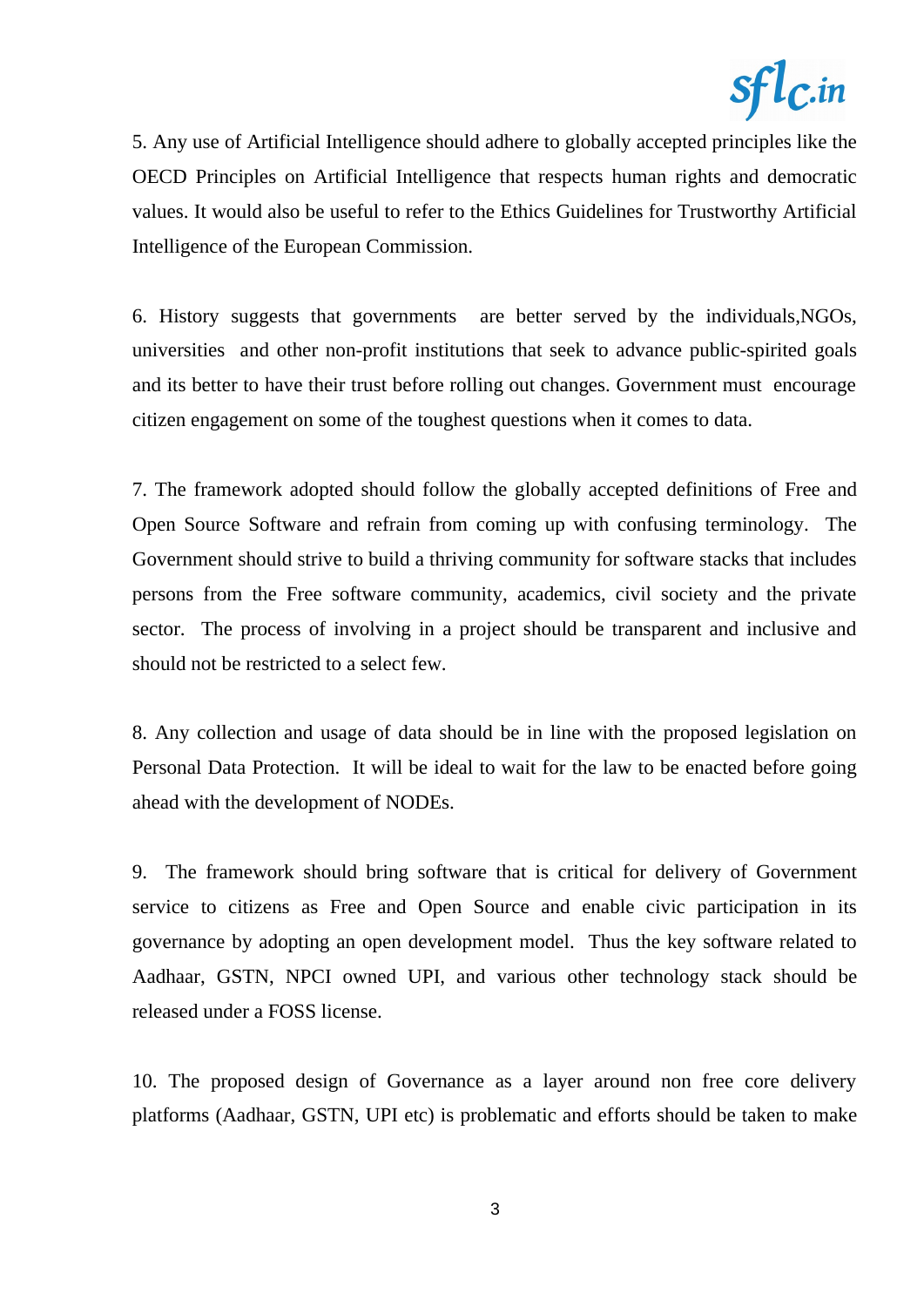

the delivery platforms truly FOSS and the development should follow the collaborative development model followed by FOSS projects.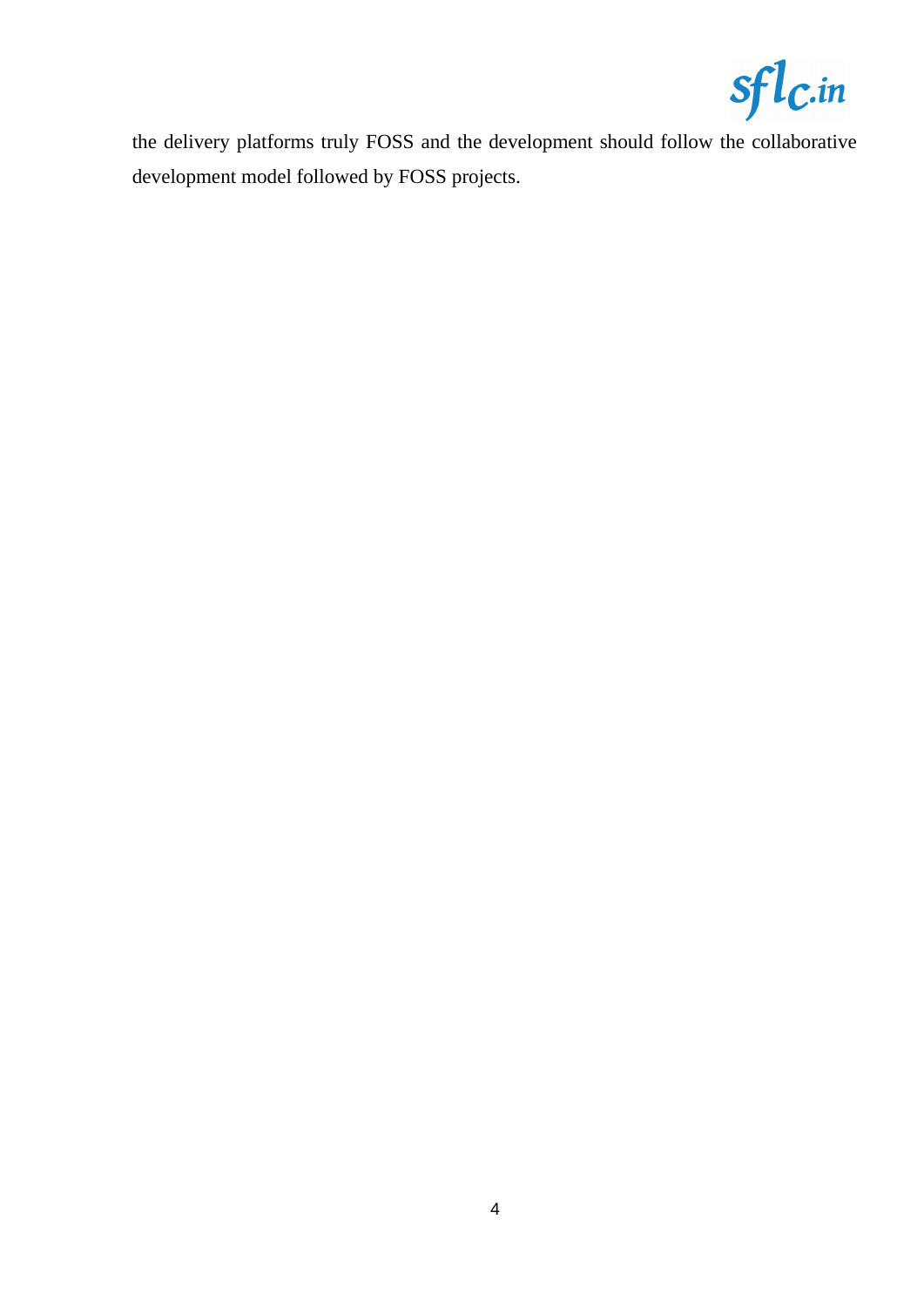

## **Importance of Free and Open Source Software**

Although the document makes many references to the word "open" and also Open Source software, the document has ignored the importance of the Free and Open Source Software(FOSS) movement in India and the benefits that FOSS holds for e-governance systems. The popular adoption of FOSS(Free and Open Source Software) in India began towards the end of the 1990s and the formation of various Linux User Groups (LUGs) in the country helped in accelerating this adoption. The Free Software Foundation India was formed in the year 2001. There have also been other initiatives like the Free Software Movement of India (FSMI) and various organisations formed in the state level. Various State Governments, the Central Government and academic Institutions have also helped in popularizing FOSS. Institutions like NRCFOSS and ICFOSS need special mention in this regard.

The National Policy on Information Technology, 2012 stressed on adopting open standards and promoting Open Source and Open Technologies. The Union Government adopted the "Policy on Adoption of Open Source Software for Government of India"<sup>[1](#page-4-0)</sup> in 2014 which mandated as policy, the adoption of Open Source Software for all e-Governance systems implemented by various government agencies. The Central Government has also adopted a policy on Open Standards for e-Governance<sup>[2](#page-4-1)</sup> in the year 2010. Various states like Kerala and Assam have also adopted policies that support Open Source software in Government.

Any discussion on using Open Source Solutions for e-Governance should build on the above policies and should not lead to the dilution of these policies.

### **Terminology**

The document uses the term "Open" in many places without reference to the globally accepted definitions of Free and Open Source Software. The Free Software Foundation

<span id="page-4-0"></span> $^{\rm 1}$  Available at https://meity.gov.in/writereaddata/files/policy\_on\_adoption\_of\_oss.pdf

<span id="page-4-1"></span><sup>2</sup> Available at http://egovstandards.gov.in/sites/default/files/Policy%20on%20Open%20Standards%20for%20e-Governance.pdf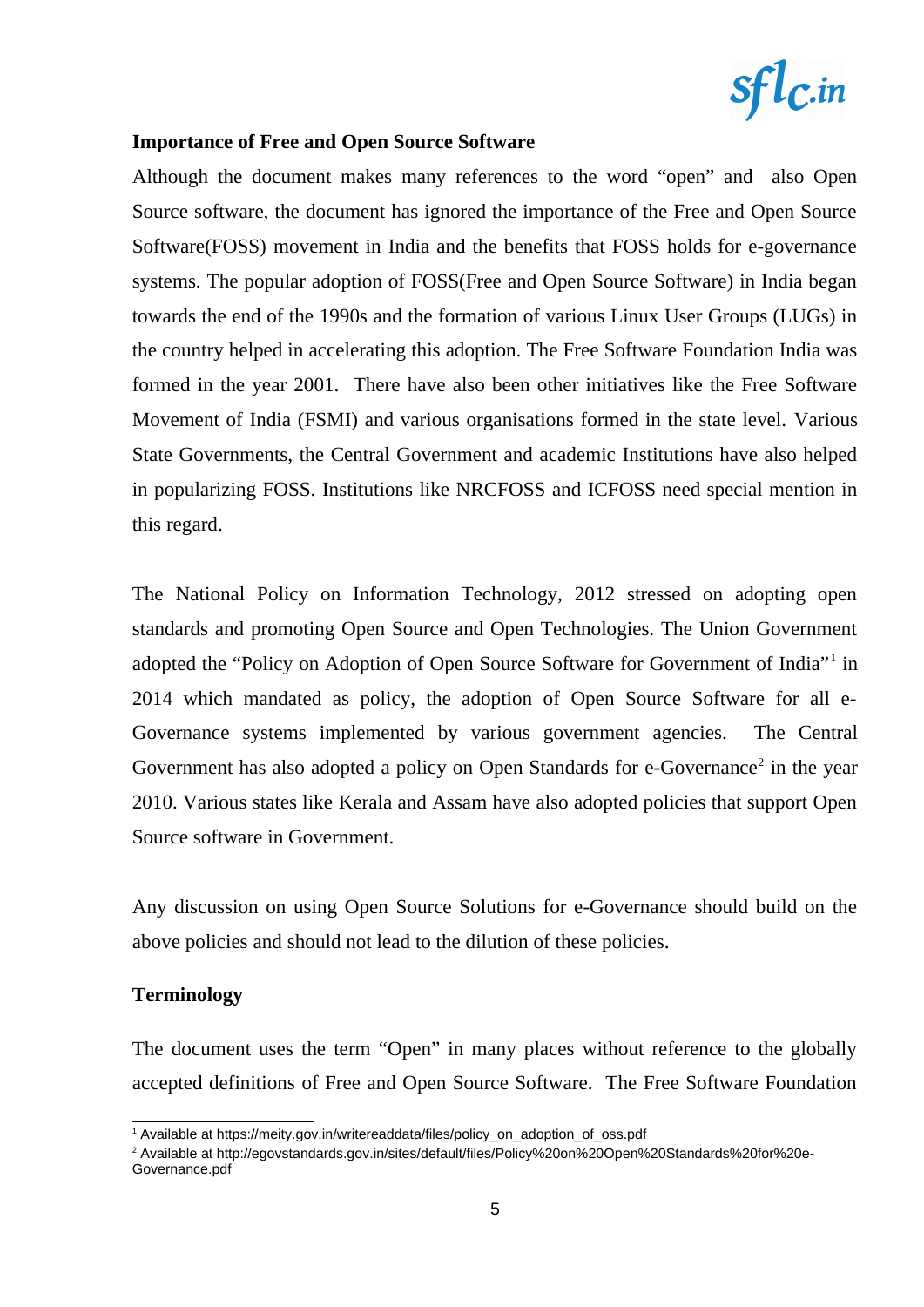

defines Free software as software that respects users' freedom and community. As per FSF, it means that the users have the freedom to run, copy, distribute, study, change and improve the software<sup>[3](#page-5-0)</sup>. The Open Source Initiative has defined the term Open Source to mean more than just access to source code.<sup>[4](#page-5-1)</sup> The definition focuses on criteria like free redistribution and access to source code.

### **Key Questions for Consultation**

1. **Please comment on guiding principles defined in Section 4 and indicate whether there are any principles you would add/amend/drop. Please provide reasons for the same.** 

#### *Principle 1: Be Open and Inter-Operable*

The White Paper in its current form does not adhere to Government's own policies on open source and open standards. *Firstly,* we recommend that the NODEs should be in compliance with the aforementioned policies. The framework adopted should follow the globally accepted definitions of Free and Open Source Software and refrain from coming up with confusing terminology. *Secondly,* the proposed framework and development should be transparent and opt for a proactive model of transparency as outlined in Section 4 of the Right to Information Act, 2005*. Thirdly,* the NODEs framework should clearly specify with whom the ownership of data will vest especially considering that there will be an interplay of central and state governments, private players, and individuals.

#### *Principle 2. Make reusable and shareable*

It is not sufficient for the software to be modular in architecture. For ensuring effective reuse and sharing the software has to be open source and should ideally use a copy-left license.

<span id="page-5-0"></span> $^3$  The explanation of what is free software is available at https://www.gnu.org/philosophy/free-sw.html

<span id="page-5-1"></span><sup>4</sup> The Open Source Definition is available at https://opensource.org/osd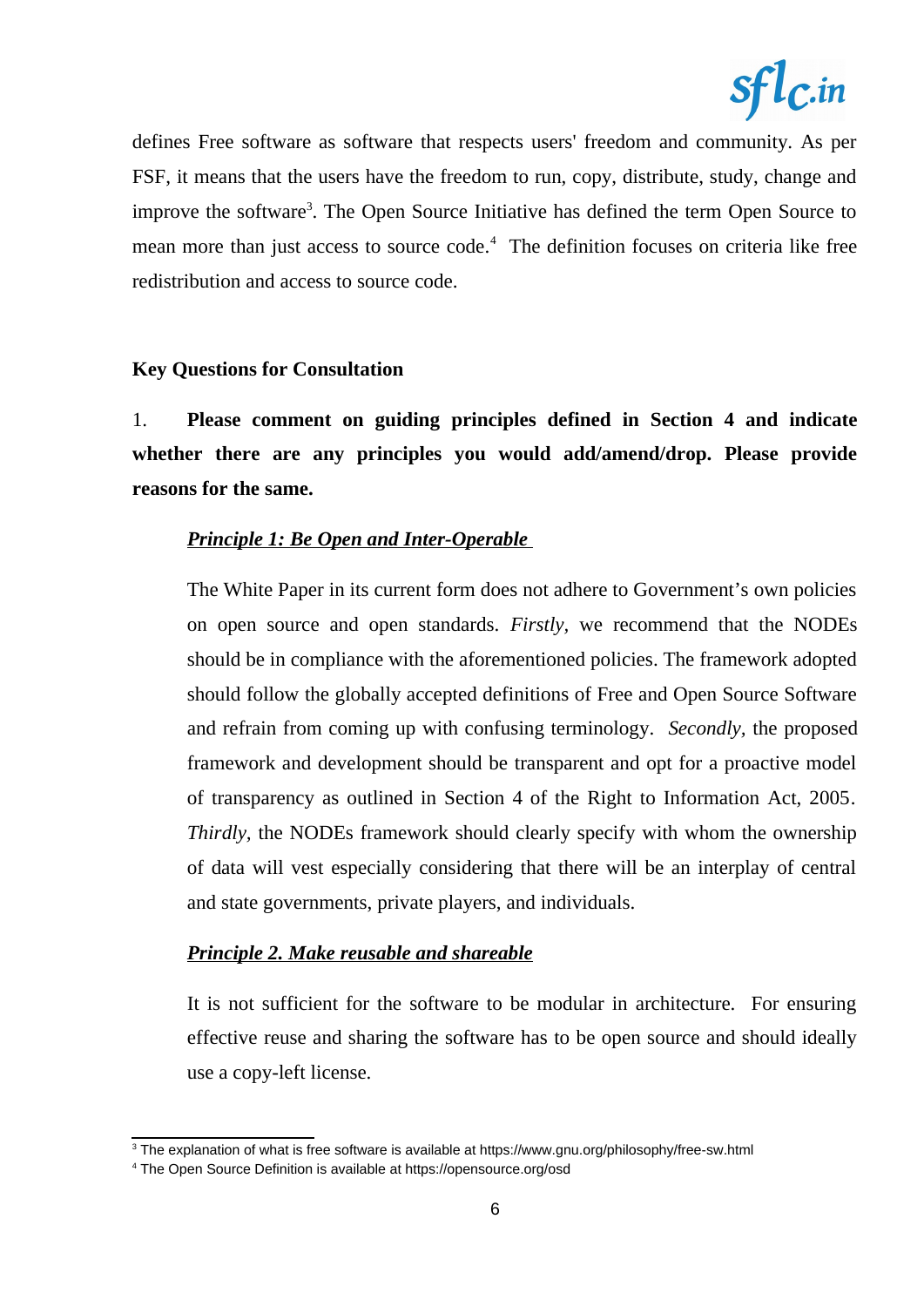

## *Principle 4: Ensure Security and Privacy*

We recommend that *firstly,* there should be clarity on the law governing the NODEs and that contractual agreements between private entities and the government should be clearly laid down. *Secondly,* there should be segregation or prioritization of data protection such as health data. *Thirdly,* it should be clarified if the NODEs framework will be compliant with the Personal Data Protection Bill and if the exemptions provided under the Bill will be availed by the NODE framework. *Fourthly,* it must be clarified as to what will be the extent of subcontracting or outsourcing to private entities. *Fifthly*, it should also be made clear if de-identification specially relating to sensitive data would be done before it is stored or is accessed by third parties. *Lastly,* the white paper is silent on treatment of data with respect to anonymization, encryption and other methods of ensuring the privacy and identity of the data subjects. The intent as reflected in the paper makes it abundantly clear that data is going to be commercialized. In such a scenario, what are the exact principles of engagement which would clarify what is the extent to which exploitation of data would allow private players to trace the data back to its users.

### *Principle 5. Adopt an agile, data-driven development method*

Adoption of an agile method for development could be useful in comparison to the waterfall model. However, "move fast and break things" philosophy could have grave consequences for rights of citizens.

### *Principle 8: Creation of Transparent Data Governance*

We recommend that *firstly,* the White Paper should clarify the extent of participation of states and data sharing with respect to subjects within the domain of governance of states. *Secondly*, it should be specified who will be setting out standards and processes like the security standards, data sharing between department standards, audit etc.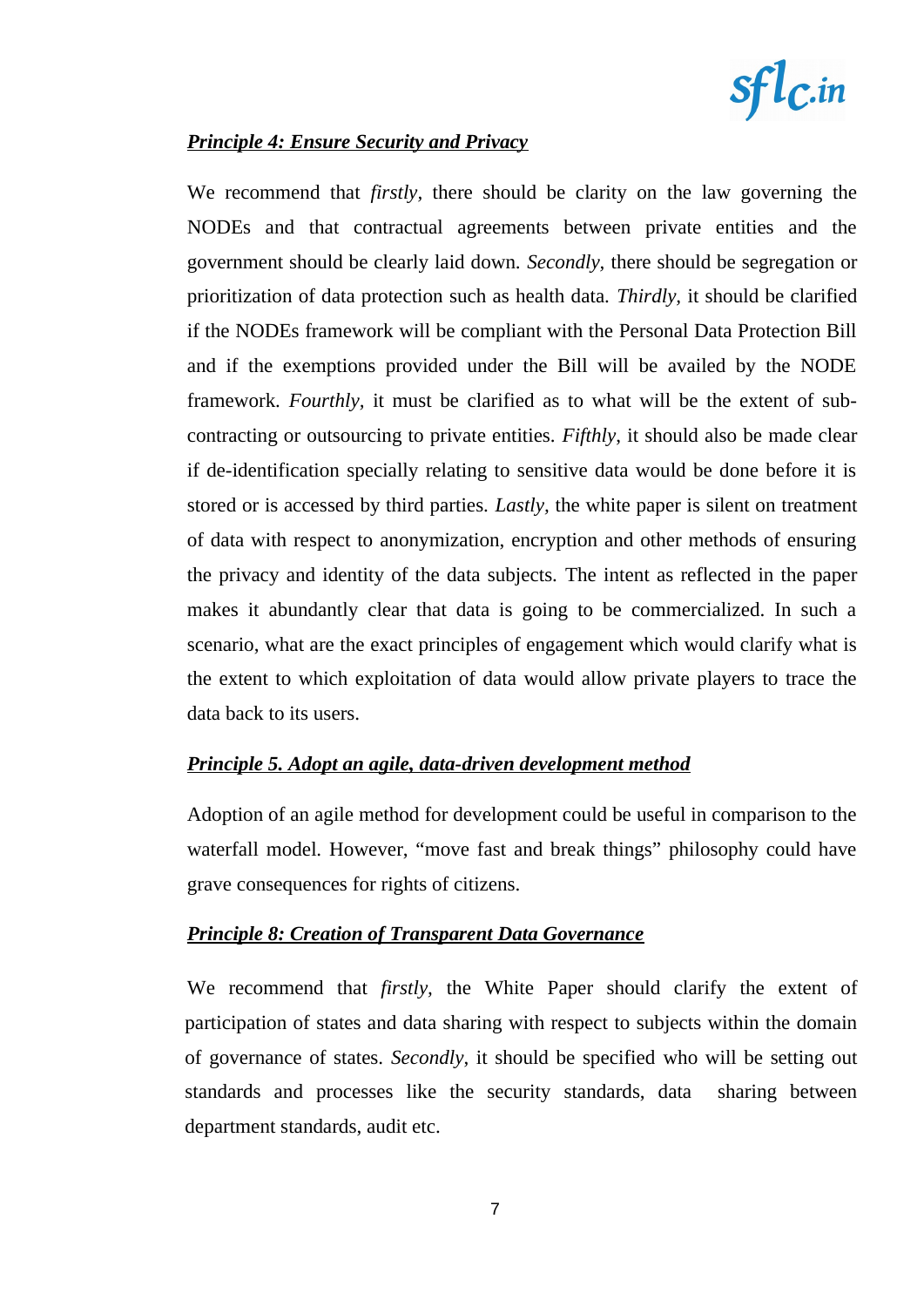

# *Principle 11: Ensure tinclusiveness*

While the White Paper provides for availability of content in vernacular languages, it nowhere talks about access of NODEs to the differently-abled. In the past a large number of differently-abled could not get access to the services linked with Aadhaar because their disability prevented enrolment<sup>[5](#page-7-0)</sup>. It should be considered that the framework is accessible to everyone including the differently-abled.

## *Principle 12: Facilitate Participatory Design & Co-Creation*

The White Paper in its current form does not address co-creation and participatory design from the perspective of educational system. The participation of educational institutions at every level should be duly incorporated in the White Paper. The Government should strive to build a thriving community for software stacks that includes persons from the Free software community, academia, civil society and the private sector.

## *Principle 14: Be Analytics Driven and Learn Continuously*

Any use of Artificial Intelligence should adhere to globally accepted principles like the OECD Principles on Artificial Intelligence $<sup>6</sup>$  $<sup>6</sup>$  $<sup>6</sup>$  that respects human rights</sup> and democratic values. It would also be useful to refer to the Ethics Guidelines for Trustworthy Artificial Intelligence of the European Commission.

## *Principle 15: Enable Grievance Redressal*

We suggest that there should be clearly spelt out mechanisms for Grievance Redressal which will be incorporated, and there should be clarity on what will the function of various sectoral regulators in grievance redressal.

<span id="page-7-1"></span><span id="page-7-0"></span> $5$  A large number of people were deprived of their pension because of disabilities. A brief account is available here at <https://www.thehindu.com/news/cities/chennai/aadhaar-a-double-whammy-for-the-disabled/article20629931.ece> <sup>6</sup>Available at http://www.oecd.org/going-digital/ai/principles/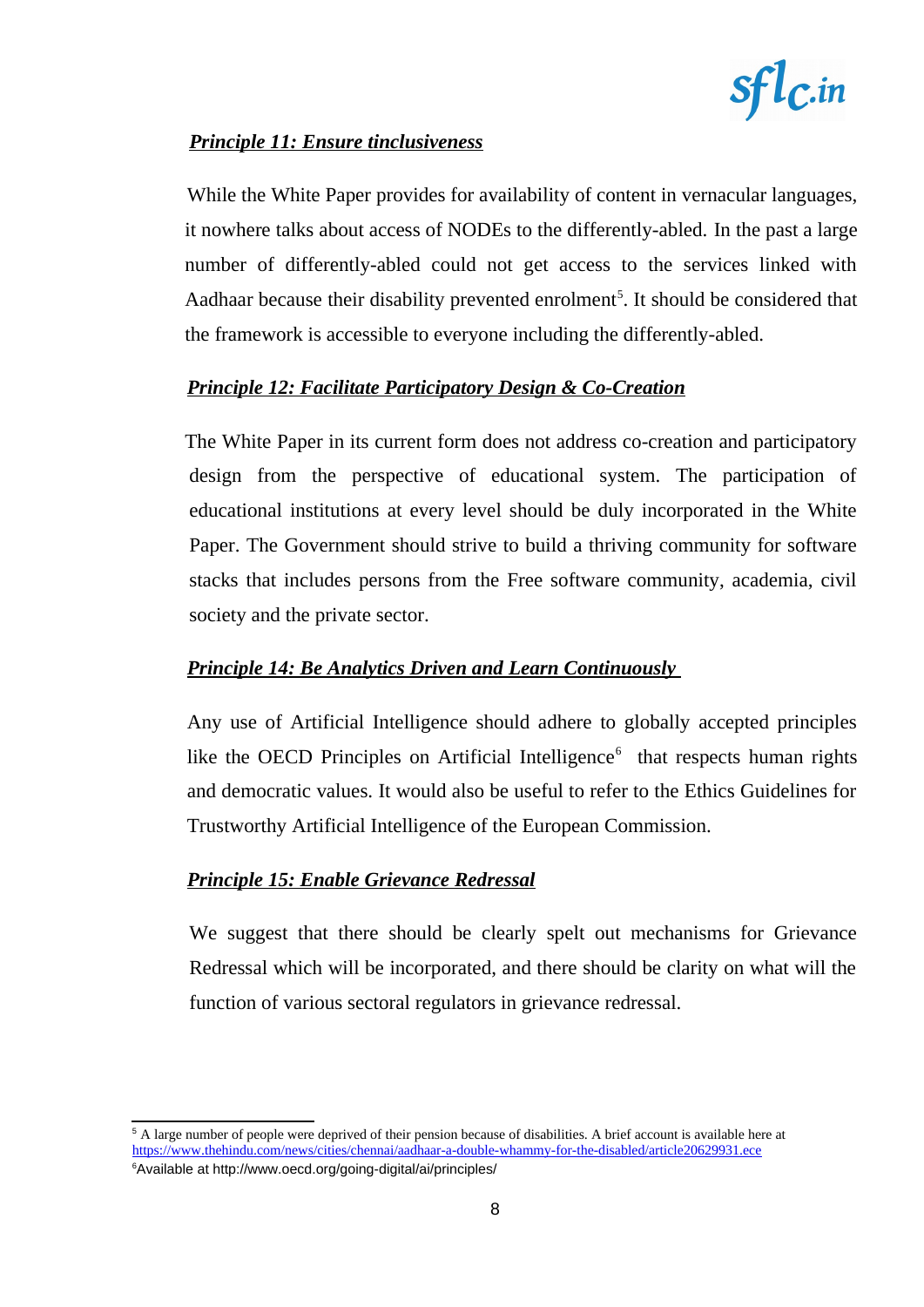

**3. What are the biggest challenges that may be faced in migrating from a 'GovTech' 1.0 or 2.0 approach to a NODE approach (e.g. interdepartmental systems integration, legacy systems modernization, poor usability, and poor data quality)? How might these be overcome?** 

In our opinion, the challenges faced in migrating from GovTech 1.0 or 2.0 to NODE approach will be:

- i. Inadequate digital literacy to operate more efficient systems/softwares amongst the large part of population;
- ii. Threat of exclusion of a vast majority is service delivery is exclusively over digital platforms.
- iii. Lack of proper grievance redressal mechanisms;
- iv. Lack of internet access and poor data connectivity in rural areas and areas with prolonged internet shutdowns (like Union Territory of Jammu & Kashmir)
- v. Integration of GovTech 2.0 or 1.0 with the NODEs ensuring greater security and privacy of information;
- vi. Ensuring proper structures for accountability and transparency;
- vii. Adopting greater control over transfer of information to private entities;

# **4. In your opinion, should all delivery platforms be 'open source' or are 'open APIs' and 'open standards', sufficient? Please elaborate with examples.**

As we have suggested earlier, the framework should be in consonance with the government's policies on open standards and open source. Any discussion on using Open Source Solutions for e-Governance should build on the above policies and should not lead to the dilution of these policies. Open Sourcing the delivery platforms will ensure transparency and accountability. Besides, the free and open source community will be able to improve upon the source code. However, this should not be done like in the case Aarogya Setu where the server code of the application is yet to be made available and the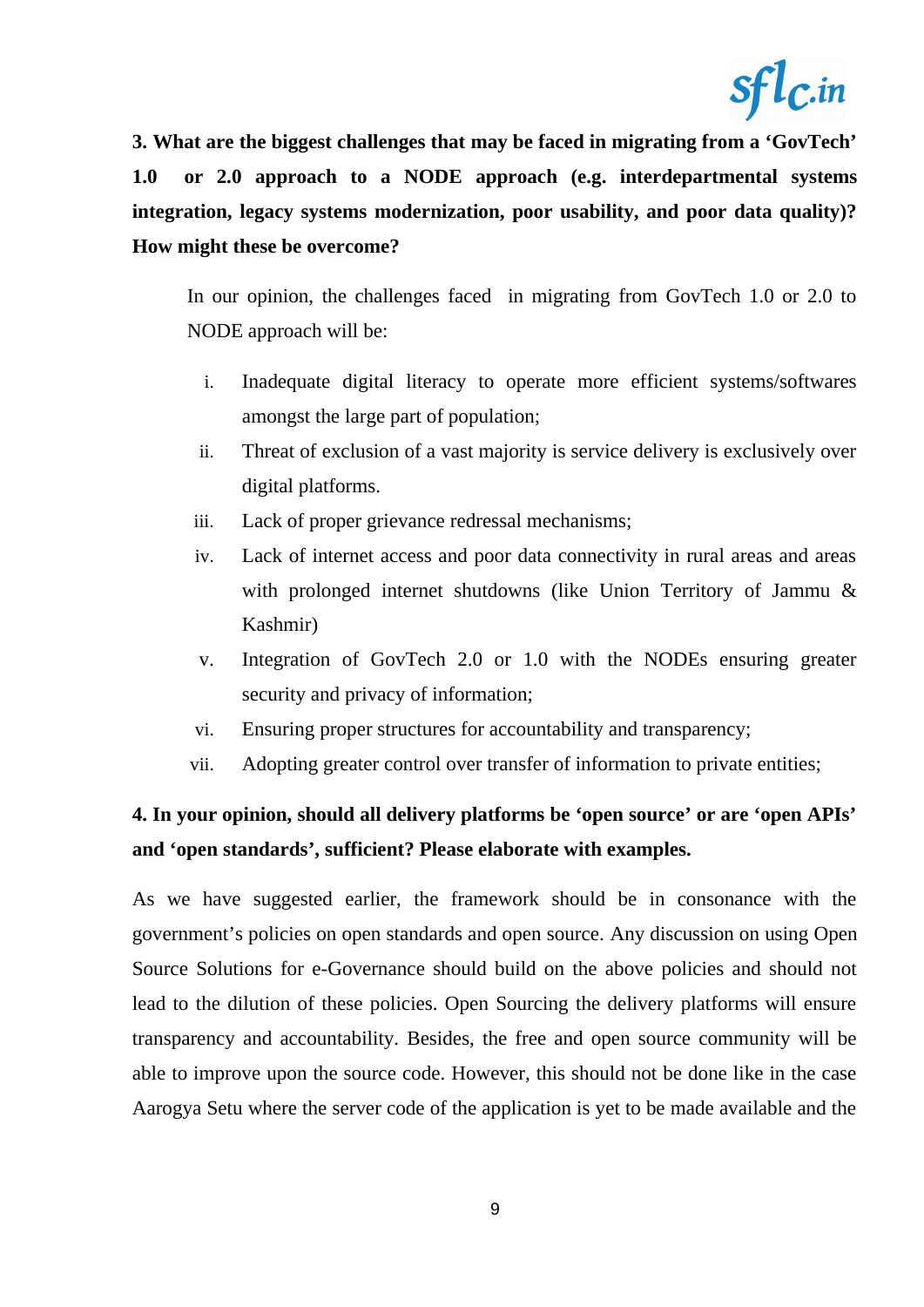

current version of the distributed version is not open sourced. That defeats the whole purpose of the application being distributed as open source.

**5. Do NODEs across sectors require common governance frameworks and regulatory/ advisory institutions to uphold these? Or is it sufficient for each node to have an individual governance construct? If a common framework is required, please elaborate the relevant themes/ topics e.g. financing, procurement, data sharing.** 

As mentioned above, the NODEs should be governed by a regulatory framework/ law. In absence of a law governing NODEs, the executive will have unfettered power to govern data sharing, financing, procurement etc. The NODE framework must enunciate data sharing guidelines between government departments, the contractual frameworks to be entered with private entities, and the data ownership concerns. There should be a common governance structure elaborating upon:

- i. Data ownership;
- ii. Grievance Redressal
- iii. Data sharing with private entities
- iv. Openness
- v. Data Security and Data Privacy
- vi. Data Governance and Federalism
- vii. Safeguarding of Fundamental Rights

After establishing a common minimum governance structure, a more nuanced structure for individual NODEs can be considered.

**7. What are some potential risks that open digital ecosystems can leave citizens vulnerable to, for example, risks related to data privacy, exclusion, having agency**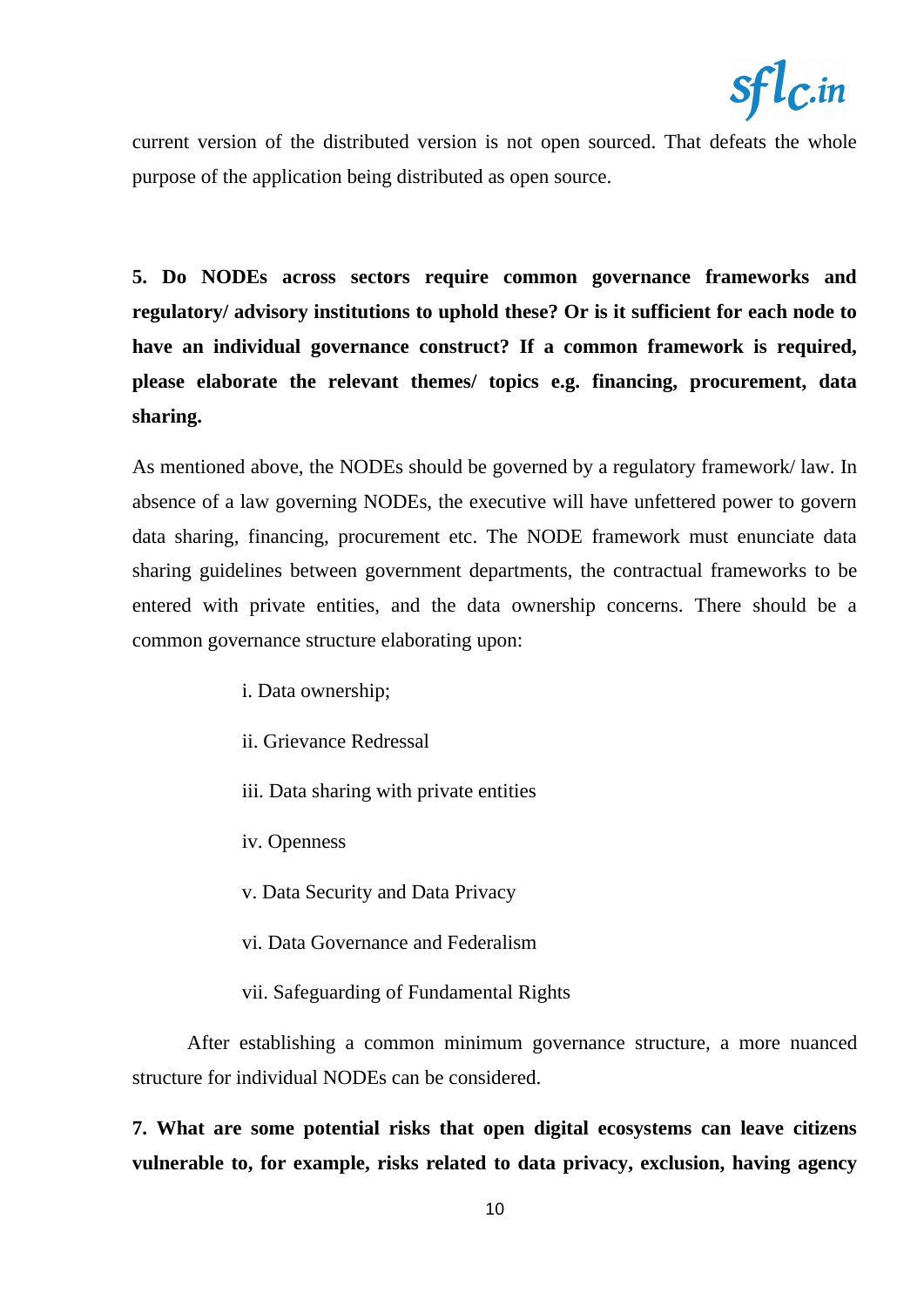

# **over the use of their data etc.? What types of overarching guidelines and/or regulatory frameworks are required to help mitigate them?**

It would be ideal to opt for a NODEs framework after the enactment of the proposed law on Data protection as the current legal framework does not give sufficient protection for citizens. There should be a proper framework for consent, ensuring purpose limitation and transfer of data to third parties.

# **8. What are effective means to mobilize the wider community and build a vibrant network of co-creators who can develop innovative solutions on top of open platforms? What can we learn from other platforms or sectors?**

NODEs should adopt the best practices in FOSS development. Major FOSS projects could be studied to understand how to build a strong and viable community and develop innovative solutions.

# **10. Are you aware of any innovative grievance redressal mechanisms/models that go beyond customer support helplines to augment accountability to citizens? If yes, please describe along with examples.**

 It is unclear what will be the role of Data Protection Authority or other sectoral regulators like the TRAI, SEBI, IRDAI etc. in grievance redressal. Besides, the grievance redressal mechanism has not been clearly spelled out in the White Paper.

The framework for NODEs may consider including a tiered grievance redressal mechanism i.e. seeking redressal from an appointed officer at foremost level, then appealing to the higher authority, and second appeal to the foremost authority in which the person maybe a judicial officer.

# **14.How would you like to engage further (e.g. individual consultations, workshops, etc.) as we build the strategy for NODE?**

SFLC.in has over a decade of experience working with Free and Open Source Software communities in India**.** We would appreciate the opportunity to assist with our research,